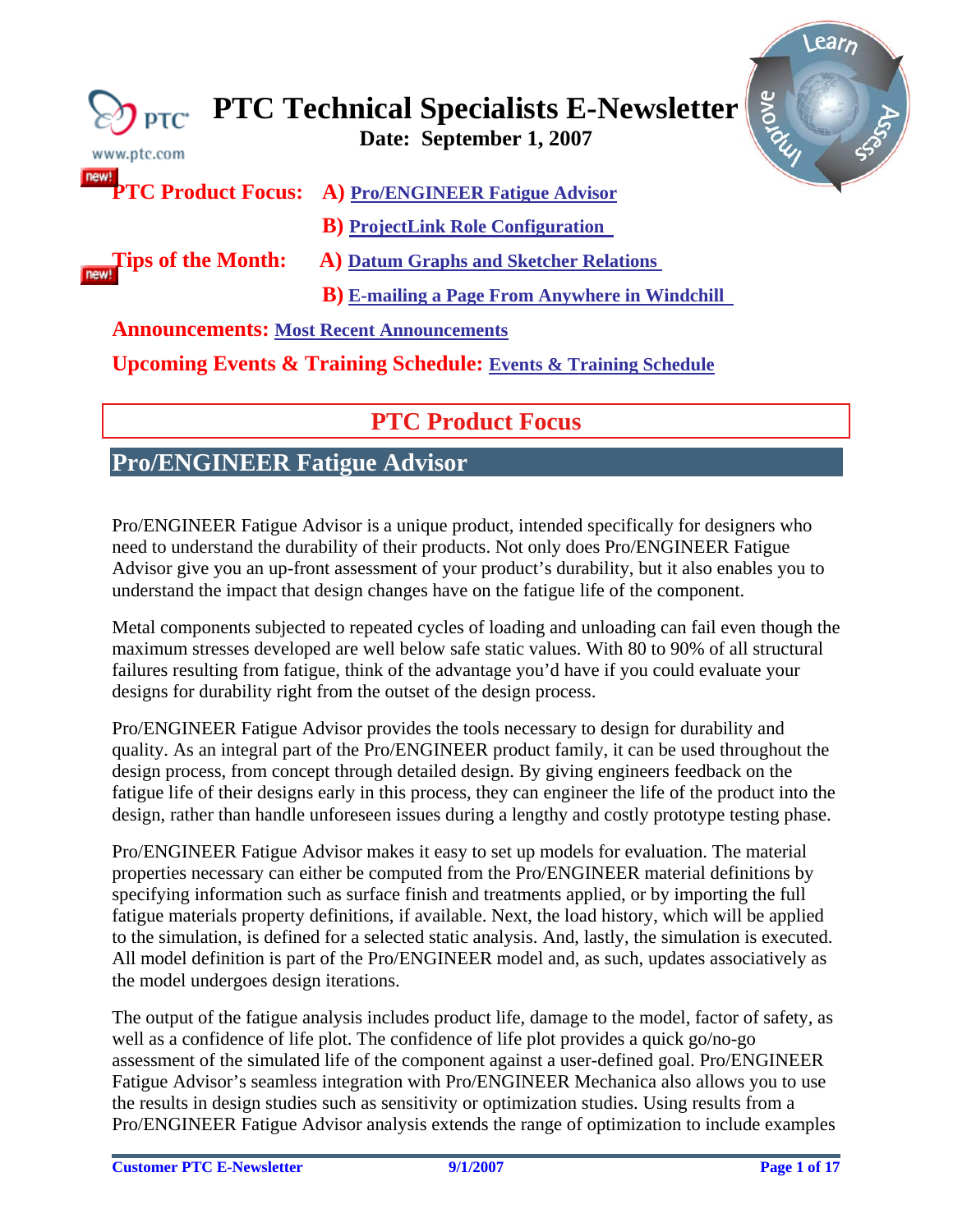such as minimizing the weight of a component, while maintaining the fatigue life within a predefined range.

### **Key Benefits**

- Reduce product warranty costs by creating more durable products
- **Eliminate lengthy, costly** physical prototyping phases of design validation
- Improve product quality and durability using embedded optimization technology
- $\blacksquare$  Identify design issues requiring improvement early, when the cost of change is minimal
- Design with more confidence throughout the product lifecycle



## **Features and Specifications**

#### **Results of Fatigue Analysis**

- Accurately predict the life of the product by determining the number of cycles to failure
- Understand the damage to product, expressed as the ratio between accumulated fatigue cycles and the total number of cycles to failure
- View Factor of Safety results for information on the extent to which the amplitude of the load can be increased without compromising the target design life
- Represent Confidence of Life as a fringe display showing the ratio between the calculated life and the target design life

#### **Leverage all post-processing and reporting capabilities of Pro/ENGINEER Mechanica**

- Examine results in fringe plots or other formats available within Pro/ENGINEER Mechanica
- **Export information to HTML for sharing results throughout your organization**

#### **Load history definition tools**

- Constant Amplitude (peak-peak, zero-peak, user-defined)
- Variable Amplitude (populate a table manually or by importing from file)

#### **Fatigue material properties**

- Computed from Pro/ENGINEER materials library using Unified Material Law (UML)
- Imported from file

### **Data interoperability with FE-Fatigue from nCode International provides scalability for expert analysis**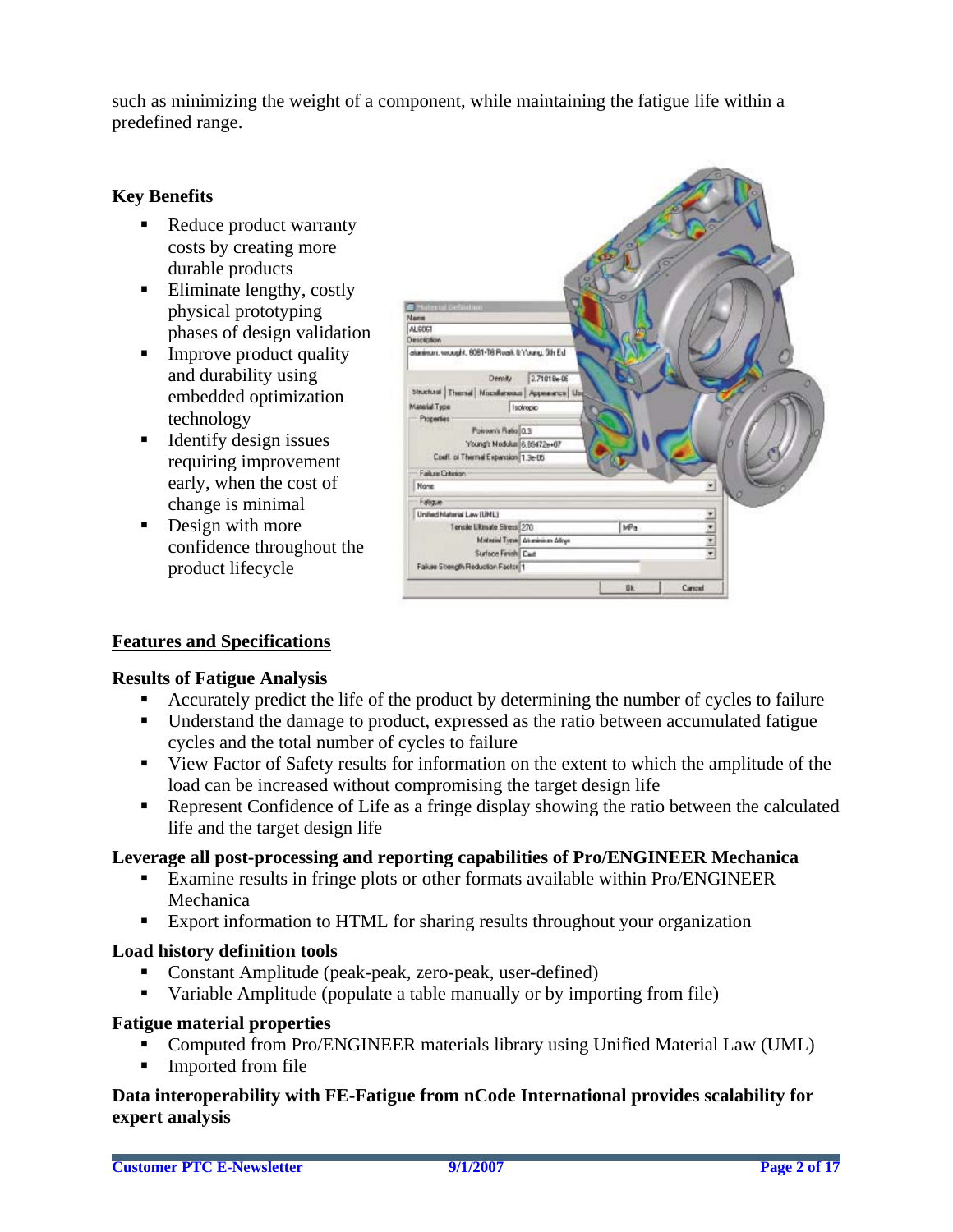### <span id="page-2-0"></span>**Access to override internal defaults enables fatigue experts to control advanced configuration and use less conservative solution settings**

## **Support for fatigue-specific measures**

- Achieve desired measure result values through Optimization studies, or investigate 'what-if' scenarios via Sensitivity studies
- **Track incremental improvements accurately**

# [Back To Top](#page-0-0)

# **PTC Product Focus**

**ProjectLink Role Configuration** 

[Click Here To View](http://members.shaw.ca/jpeng/newsletter/PTC_Technical_Specialists_E-Newsletter_09-01-2007_enterprise.pdf)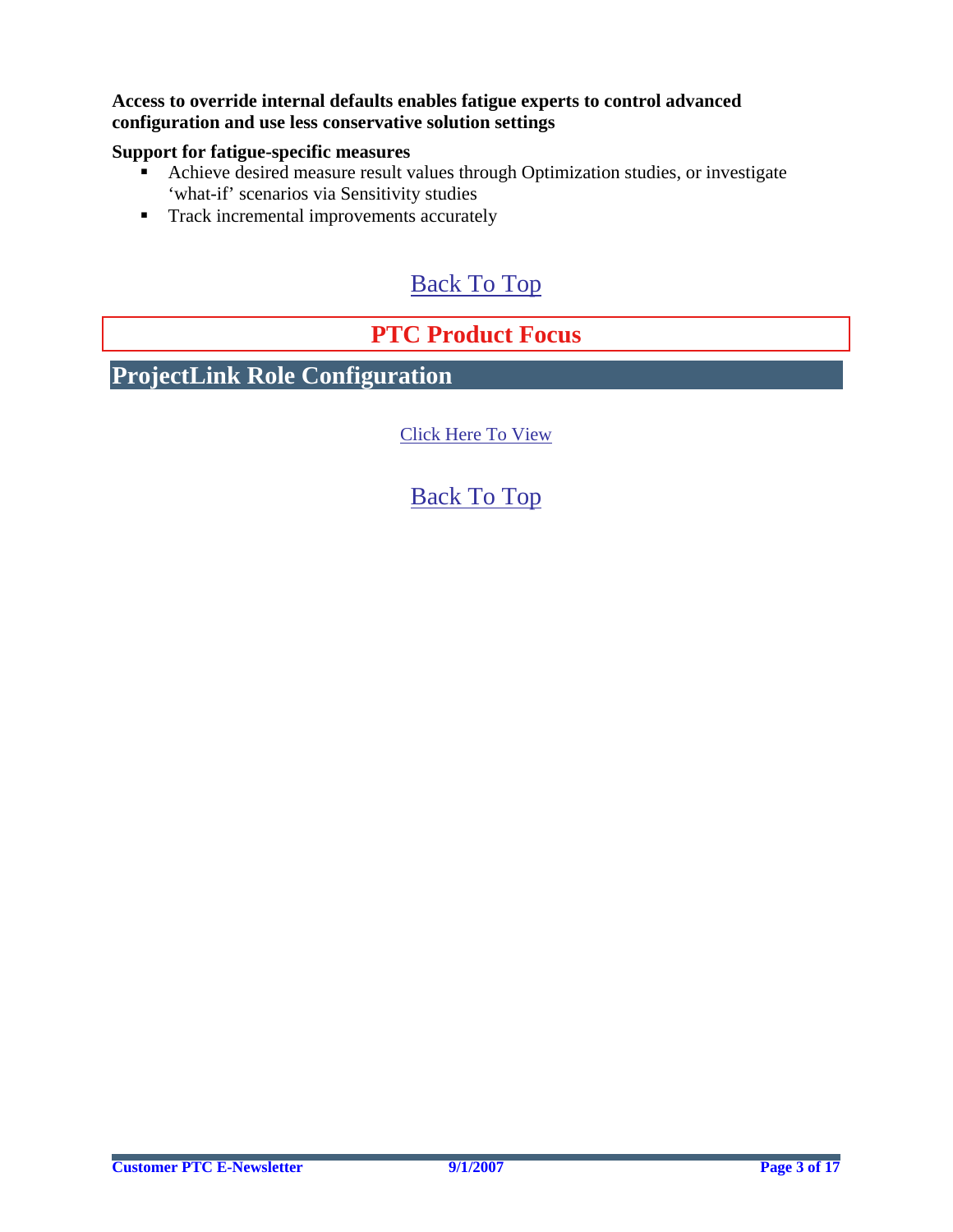# **Tips of the Month**

# <span id="page-3-0"></span>**Datum Graphs and Sketcher Relations**



So what do you do when faced with a challenge like this spring? You know about helical sweeps and you're pretty confident you could get the middle part of this, but dealing with variable pitch graphs isn't really something you'd like to tackle.

To make matters worse, it needs to be a flexible component! Now what?



Fortunately, using a little bit of "old-school", this can be modeled quickly using a couple of simple graphs and some variable-section sweep magic.

#### **Details**

Unless springs are your business, this component is probably just in the assembly for show and you're not that interested in being exact, so the following info is all that's really needed.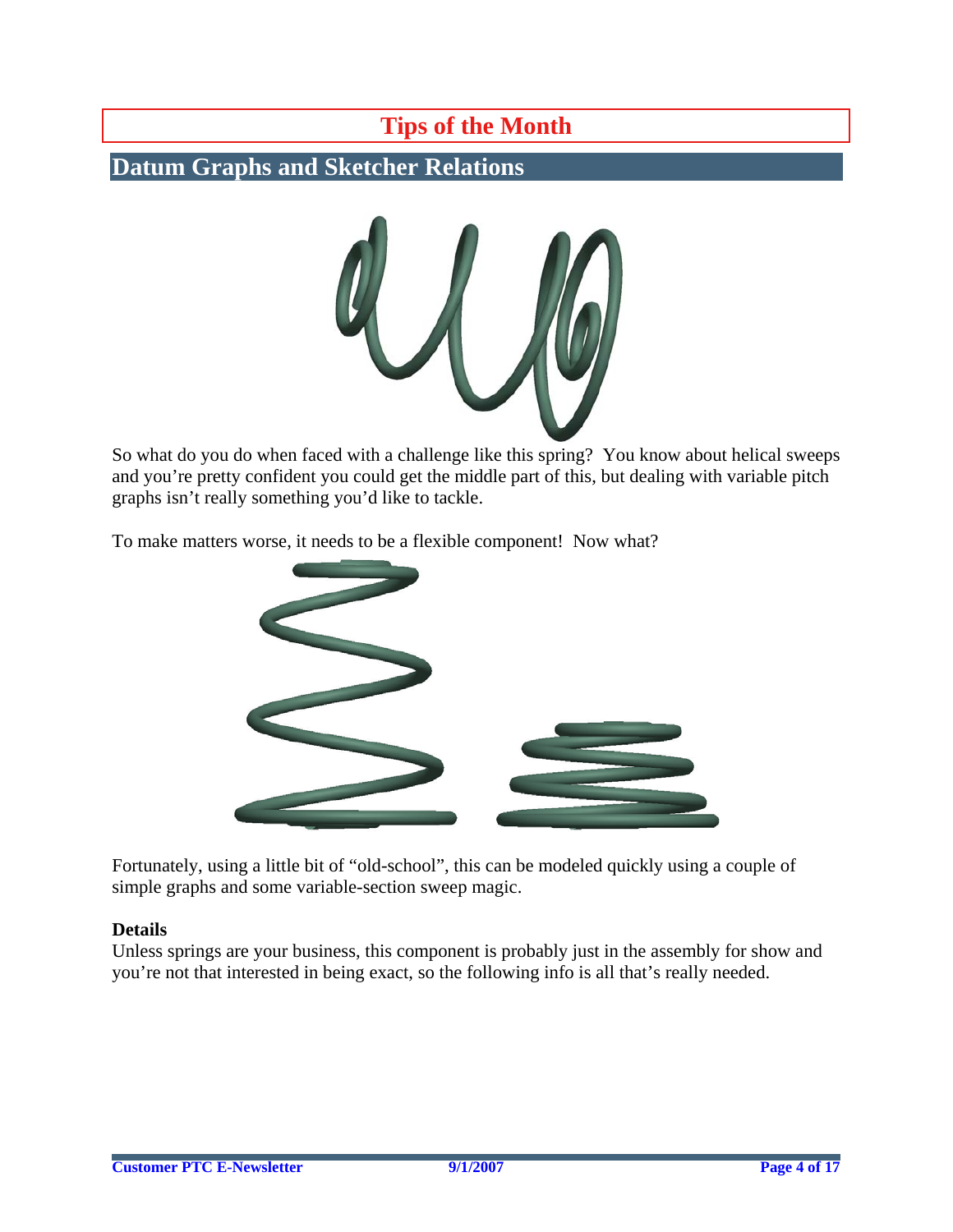

There are a few things to take note of besides the dimensions:

- There are  $5\frac{3}{4}$  turns in this spring
- The middle section is more-or-less conical
- The beginning and end are circular sections (constant radius)
- $\blacksquare$  The base is pretty flat for about 2 turns

### **The Approach**

Think of the spring as a coil wound around a center post of some height. If the post's height changes, the spring will elongate or compress but the location of each turn will stay at the same relative location along the post. We can take advantage of this by defining a graphical relationship of turns vs. %length



In the graph above, the first two and last two turns are completed in just 10% of the length of the spring each. The middle two turns take up the remaining 80%. This is similar to what we want our spring to do.

The radius of the coil at any location could be tackled similarly by defining a "Radius vs. %Length" graph. Unfortunately, in our spring, the radius starts out quite small and constant for about 1 turn and then transitions to something much larger over the next turn. This all happens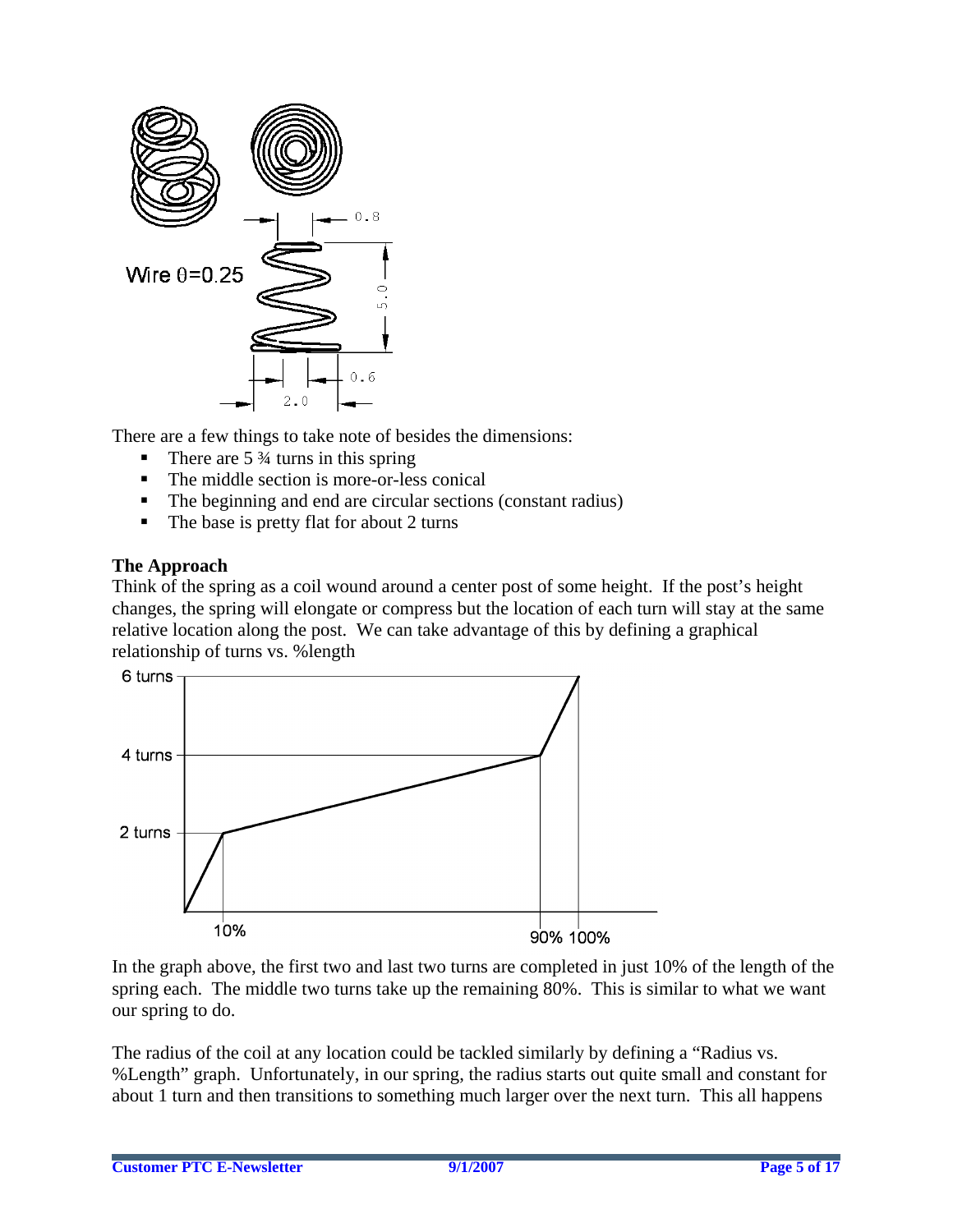in the span of that first 10% of the height. The resulting "Radius vs. %Length" graph would be rather squashed and difficult to create and modify.

A better approach would be to define a "Radius vs. Turns" graph instead.



In the graph above, notice how we're taking what we can visually see with the spring and turning it into data for our model: For one turn the radius is .6, at 2 turns the radius is 2.0, the radius decreases linearly and then transitions to be .8 at 5 turns.

You may have noticed that this last graph is dependent on the first graph. To know the radius of the coil at 50% of the height, you will need to determine from the first graph how many turns have occurred and then look up the radius on the second graph. This may seem complex but if you take each graph by itself, it's simple and based on the observable data. We'll let Pro/ENGINEER do the heavy lifting of creating the geometry for us.

## **Modeling**

There are very few features in this spring model. They are:

- 3 datum planes and a coordinate system (of course)
- 2 datum graphs similar to what was outlined above
- 1 sketched datum curve to determine the extent of the spring
- $\blacksquare$  1 variable section swept surface
- 1 composite datum curve along the edge of the surface
- $\blacksquare$  1 solid sweep along the datum curve

## The "Turns" Datum Graph Feature

- INSERT / MODEL DATUM / GRAPH...
- Name this feature "turns"
- You're presented with a blank sketcher screen.
- **Place a sketcher coordinate system somewhere in the lower left corner**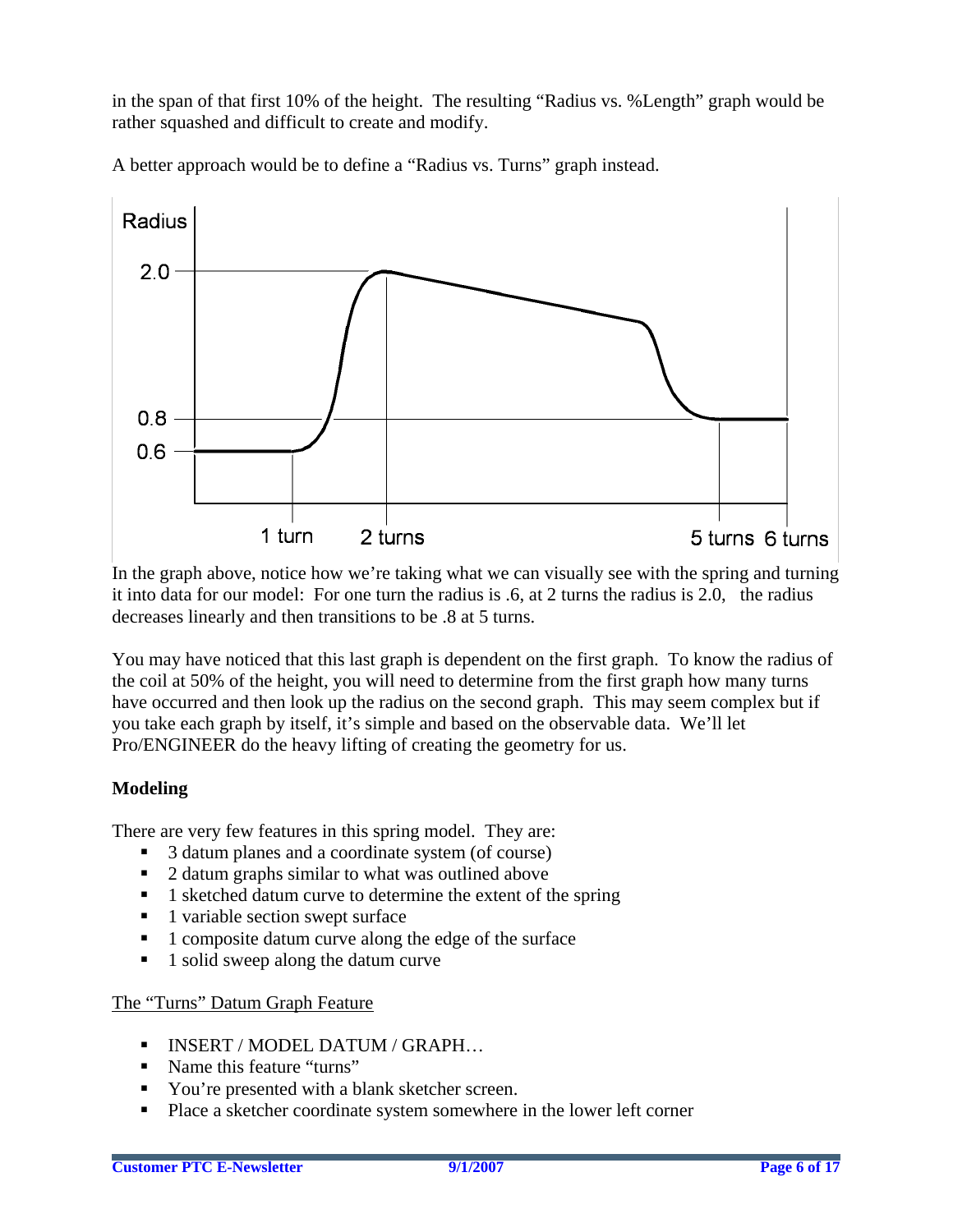o Hint, the sketcher coordinate system can be found in the sketch point flyout



- $\circ$  This creates a (0,0) reference for our graph
- Add vertical and horizontal centerlines going through the coordinate system to give you something to anchor to (but they're not required)
- Sketch and dimension the following



- $\circ$  Remember our spring has 5  $\frac{3}{4}$  turns thus the maximum vertical dimension
- o The 10.000 represents 100% of the spring height (could have used any number here – it'll be taken out in a relation later)
- Finish the sketch and you should have added  $\Box$  TURNS to your model tree

## The "Radius" Datum Graph Feature

- INSERT / MODEL DATUM / GRAPH... again
- Name this one "radius"
- Sketch and dimension the following disjointed sketch (don't forget the sketcher coordinate system)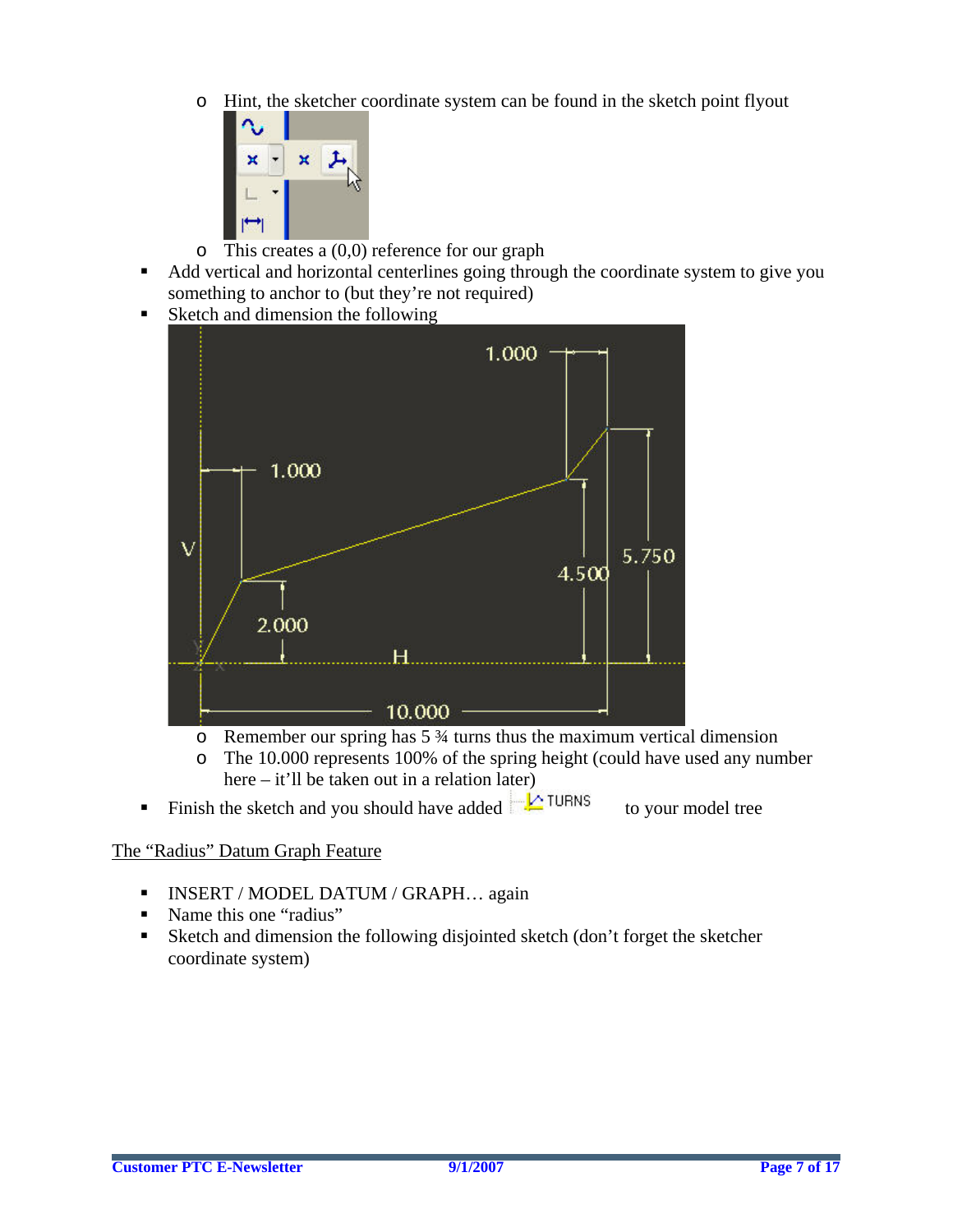

- Now, click the spline tool icon  $\infty$  and sketch 2 <u>two-point</u> splines across the 2 gaps
- $\blacksquare$  The sketch should look like the following (note the red highlighted entities are the splines)

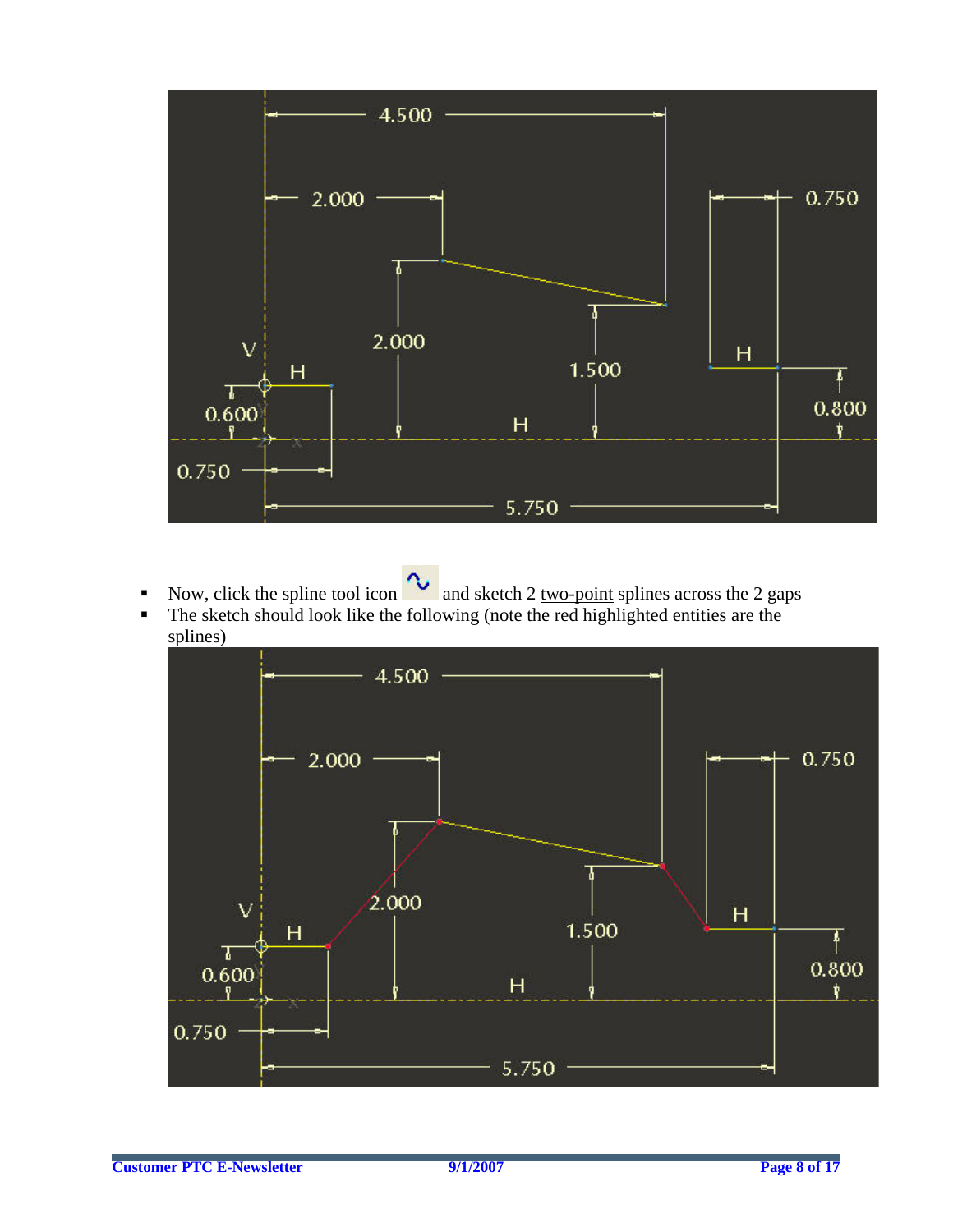- Use the constraint dialog,  $\frac{L_y}{L_z}$ , and the tangent tool,  $\frac{L_y}{L_z}$ , to make the splines tangent with the adjacent straight segments
- The finished sketch should look like this



Finish the sketch and you should see the added  $\frac{1}{2}$  RADIUS feature

## The Sketched Datum Curve Feature

Sketch a 5 inch long, straight curve on the FRONT plane and located on the TOP plane



## The Variable-Section Sweep Feature

- Select the curve you just sketched
- **INSERT / VARIABLE SECTION SWEEP...**
- Click the sketch icon,  $\blacksquare$  from the dashboard
- Sketch and dimension a single line as shown below (the dimension values are not important, just be sure to have a line-length and an angle dimension)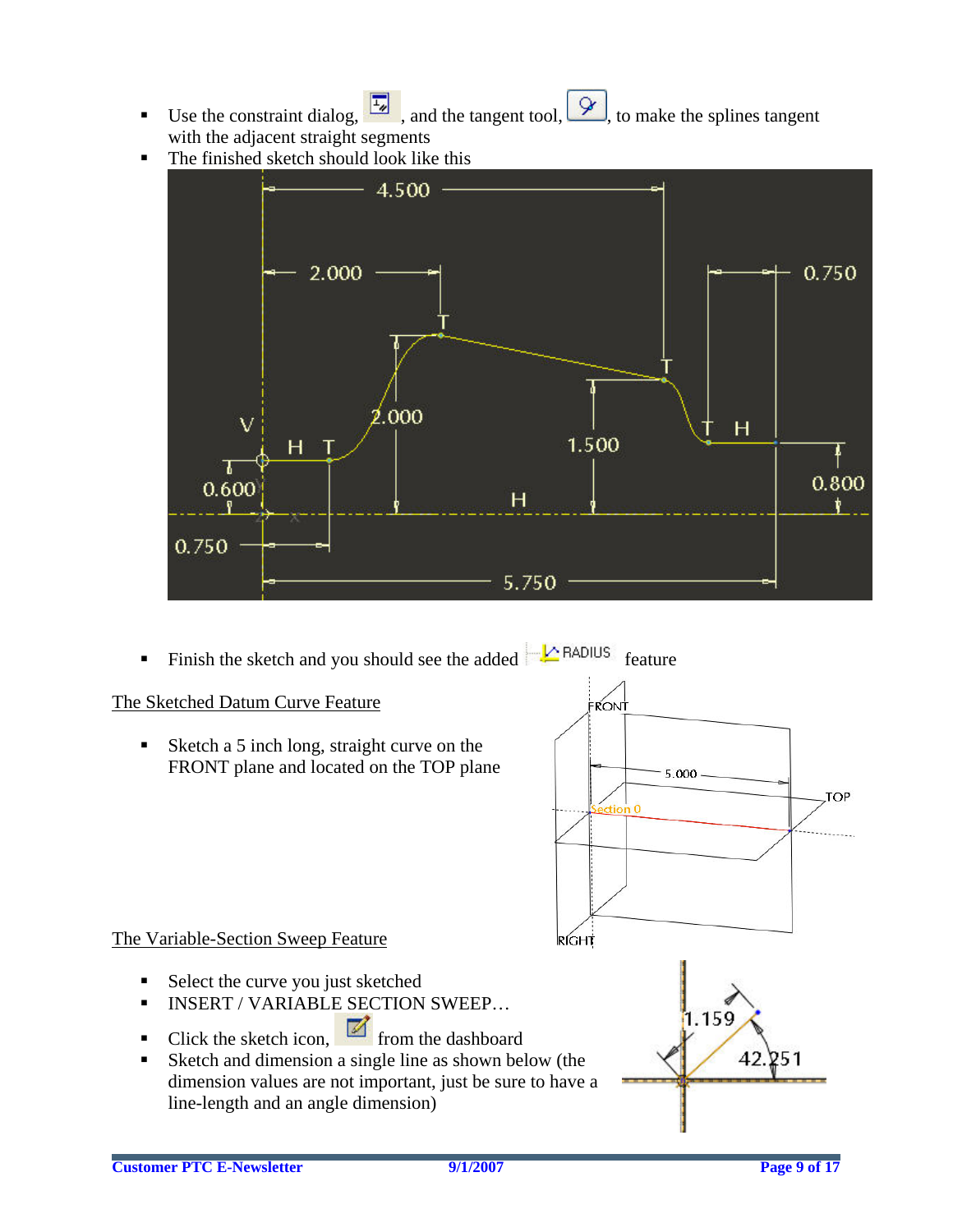- TOOLS / RELATIONS…
- The sketch dimensions will change to "sd#" parameters. Type the relations as shown below but substitute your "sd#"s in place of "sd3" and "sd5" if different.



- o Note: The function "evalgraph" evaluates the graph named in the quotes. It returns the Y value of the graph based on the X value given.
- o For the "turns" function, remember the graph we sketched went from 0 to 10 (meaning 0-100% of the spring height). "trajpar" is a variable-section sweep parameter that goes from 0 to 1 along the length of the sweep. So "trajpar\*10" equals a number that ranges from 0 to 10 along the sweep. Passing that value into our "turns" datum graph will return the appropriate value.
- o For the "radius" function, we're passing in the number of turns and getting back the radius. Remember that these are continuous functions and are being evaluated along the sweep.
- o Sd3=360\*turns simply rotates the sketched line the correct angle to equal the number of turns
- o Sd5=radius is self explanatory
- Clicking OK will cause the sketch to change to the starting values as defined in the graph (that usually means a zero angle)
- Finish the sketch to see the preview
- Finish the feature

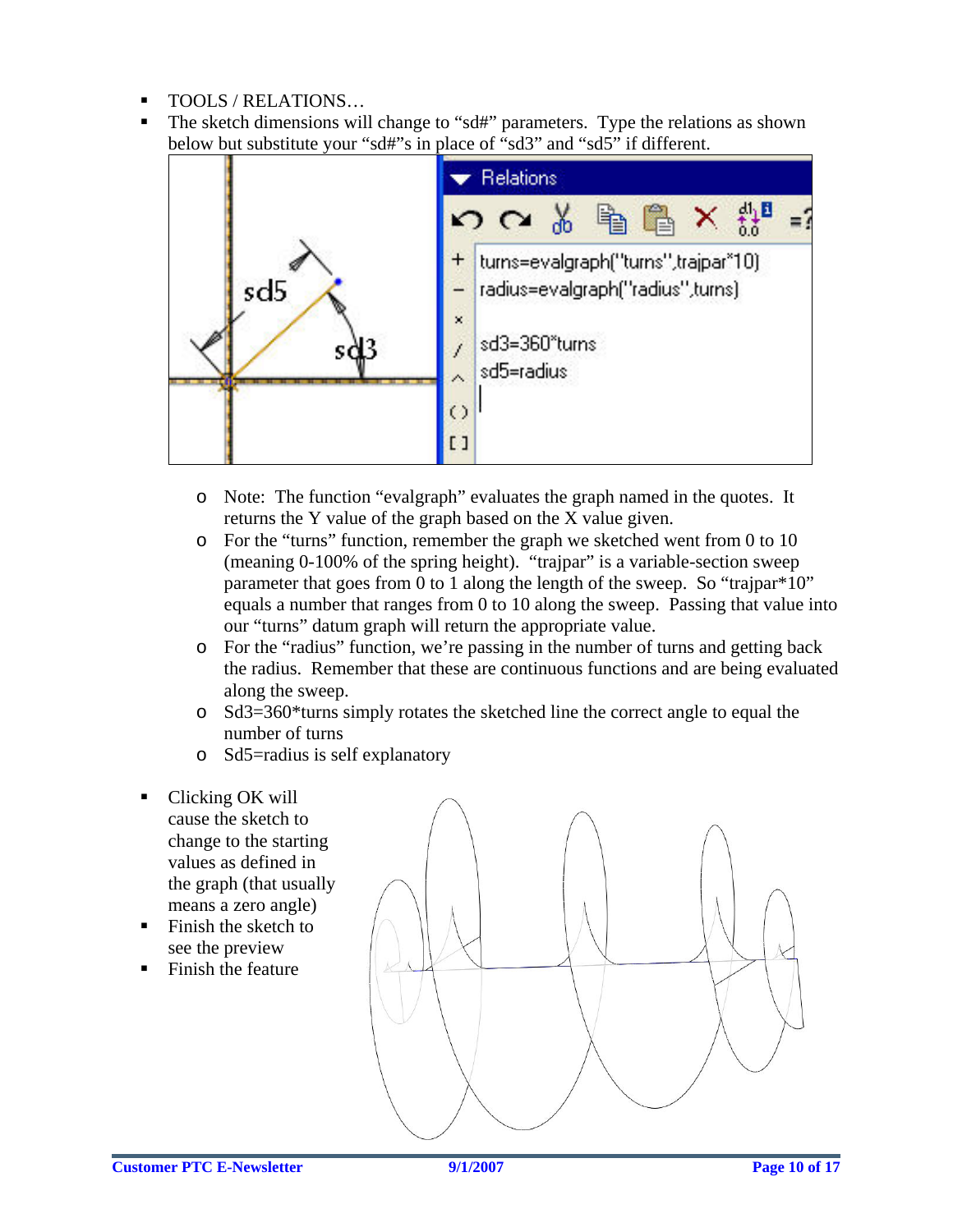## Redefine the "TURNS" datum graph feature

If you look close you'll see that some of those radial lines are actually sharp transitions. This is due to the fact that the "turns" datum graph had sharp corners in it. We're not going to want these sharp transitions so let's make the change now and while we're at it, go ahead and tighten up the coil at the bottom and top.

- Edit definition of the "TURNS" feature
- Choose DONE from the menu-manager
- Accept,  $\bigvee$  the name of the feature (or just press ENTER)
- Add a 0.5 radius at the two sharp corners. Dimension it like this:



Finish the sketch and check out the results

## The Composite Datum Curve Feature

It's now a very simple matter to sweep a circular cross-section along the outside edge of this crazy variable-section sweep to get our spring. If we do that however the result is OK but it could be better. Here's what you'll get:

Notice all the little circular breaks in the surface of the wire. These are created everywhere the graph changes curvature. These are not necessarily a bad thing, but an added, simple step will get rid of them.

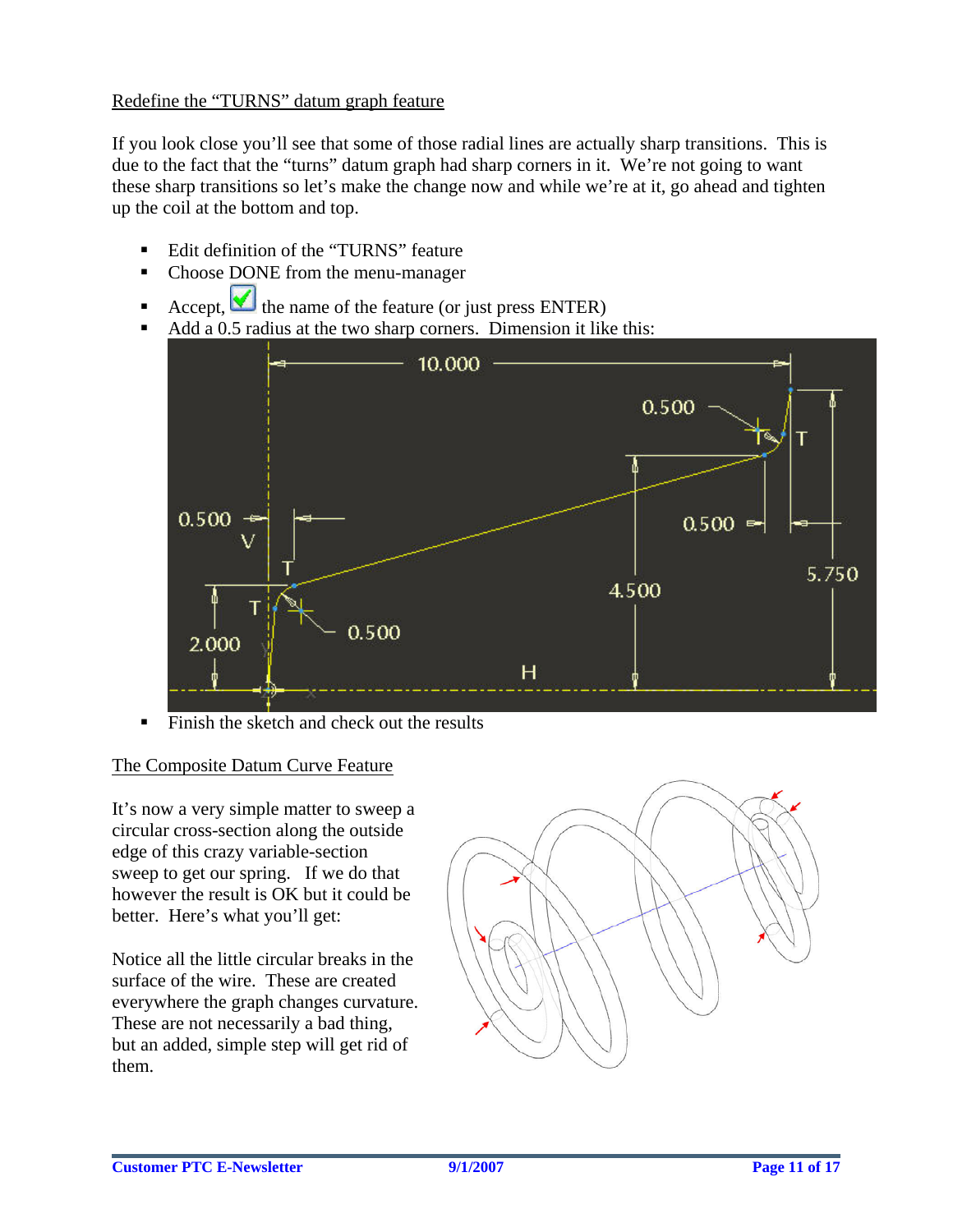- Select the variable-section sweep feature
- $\blacksquare$  Then select the starting edge as shown

Now, hold down the SHIFT key and select the adjacent tangent edge (if you wait for a moment, the "tangent" tag should pop-up)





- $\blacksquare$  EDIT / COPY (or ctrl-c)
- $\blacksquare$  EDIT / PASTE (or ctrl-v)
- Change the Curve type to "Approximate" in the dashboard Curve type  $\boxed{\phantom{\cdot}}$  Approximate  $\boxed{\smile}$
- $\blacksquare$  Finish the feature

#### The Final Sweep Feature

- With the composite curve you just created selected, INSERT / VARIABLE SECTION SWEEP…
- Click the sketch icon,  $\Box$  from the dashboard
- On the cross-hairs, sketch and dimension a .25 inch diameter circle



 $\blacksquare$  Finish the sketch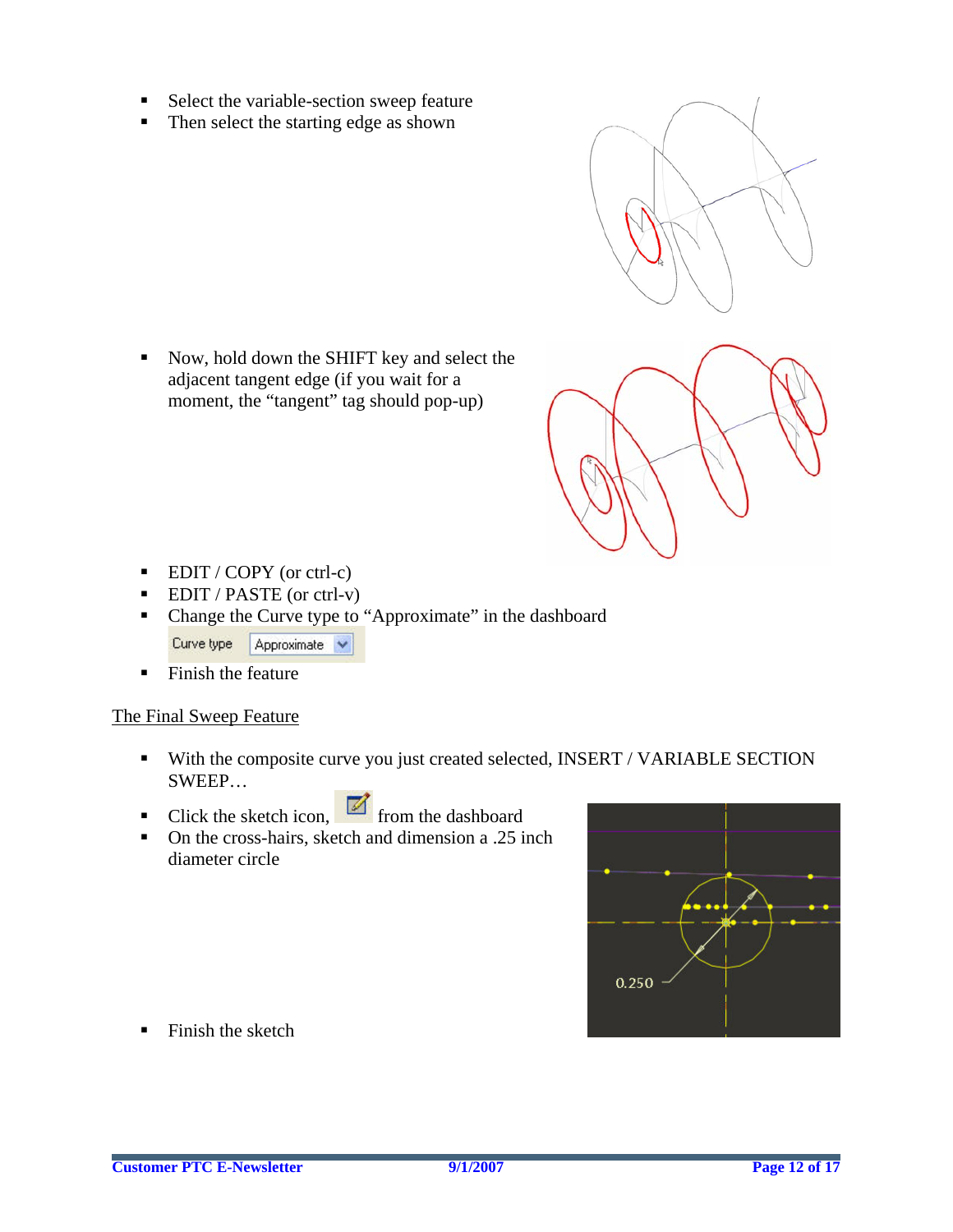<span id="page-12-0"></span>Be sure to change the sweep to a Solid Sweep



■ Finish the feature



### The Finish

- Finish things off by hiding the first Var Sect Sweep feature
- Modify the sketched curve to be shorter or longer and regenerate
- Of course both the "TURNS" and "RADIUS" datum graph features can also be redefined to create some very interesting geometry.

Congratulations, you've just experienced two of the most powerful features in the Pro/ENGINEER arsenal, datum graphs and sketcher relations. There are, of course, many more uses for this and other powerful capabilities of Pro/ENGINEER beyond creating crazy springs. To learn more about Pro/ENGINEER and its capabilities, please visit [www.ptc.com,](http://www.ptc.com/) attend a user conference, speak with your PTC representative or partner, or check out the wealth of related websites on the web.

# [Back To Top](#page-0-0)

## **Tips of the Month**

## **E-mailing a Page From Anywhere in Windchill**

## [Click Here To View](http://members.shaw.ca/jpeng/newsletter/PTC_Technical_Specialists_E-Newsletter_09-01-2007_enterprise.pdf)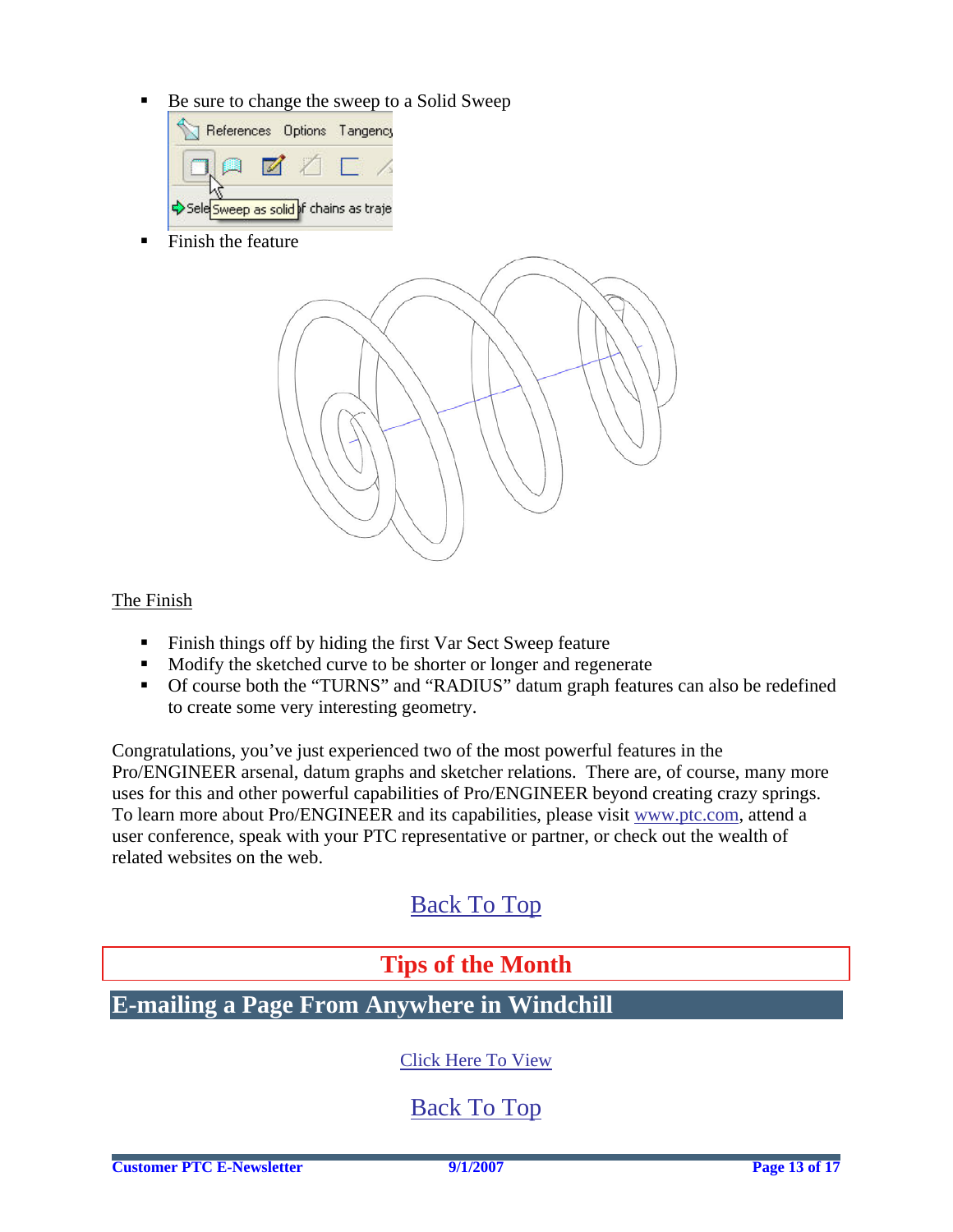## **Announcements**

### <span id="page-13-0"></span>Educational Resource Library

Learn things you always wanted to do - but didn't know you could.

This one stop educational resource library will help you learn more about PTC Solutions and provide you with technical materials developed by the product experts to help you become more productive.

Get tutorials, how-to videos and expert advice for:

- **Pro/ENGINEER** 
	- **EXECONCEPT** Conceptual and Industrial Design
	- **•** Detailed Design
	- **Simulation/Analysis**
	- Production
	- Design Collaboration
- Windchill PDMLink
- Windchill ProjectLink
- Pro/INTRALINK
- PTC Online Tools

Check out the [Educational Resource Library](http://www.ptc.com/community/proewf/newtools/tutorials.htm) today.

#### PTC Tips & Techniques Newsletter Archives

Miss an issue! Can't find that awesome technique you read about? Fear not, you can click on the link below and go through our Customer PTC E-Newsletter archives.

#### [Click Here To Access](http://www.ptc.com/carezone/archive/index.htm)

It's better than finding the Covenant of the Ark!

#### PTC Tips & Techniques Webcasts: Work Smarter. Not Harder.

Click below to see regularly scheduled Tips & Techniques technical Webcasts that are designed to provide you with the most popular time-saving tricks that Pro/ENGINEER users of all skill levels will find useful. Get more out of your maintenance dollars!

Tips & Techniques: Work Smarter Not Harder!

#### **E-PROFILES IS HERE!!**

We have been eagerly anticipating the debut of the new electronic version of Profiles Magazine and now it is here! This new web site will supplement the print edition of the magazine and will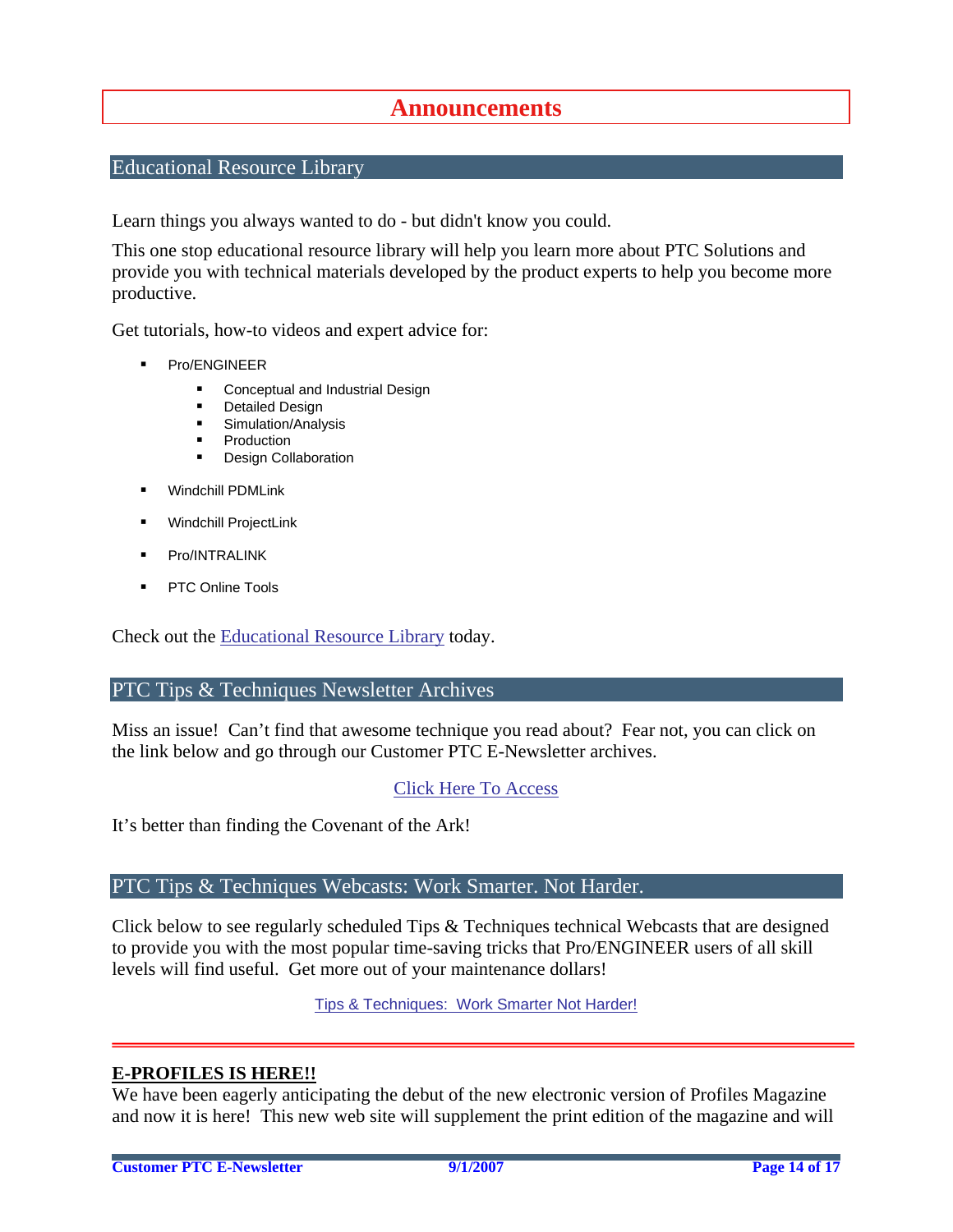provide new useful features not feasible with paper media. e-Profiles will provide you with 24x7, worldwide access to key information previously available exclusively in the print version. "Tips & Tricks," a popular feature pioneered by Pro/USER, has also moved to the web and will be expanded as the site matures.

Please take a few minutes to check out this new web site. We don't think you will be disappointed.

<http://profilesmagazine.com/>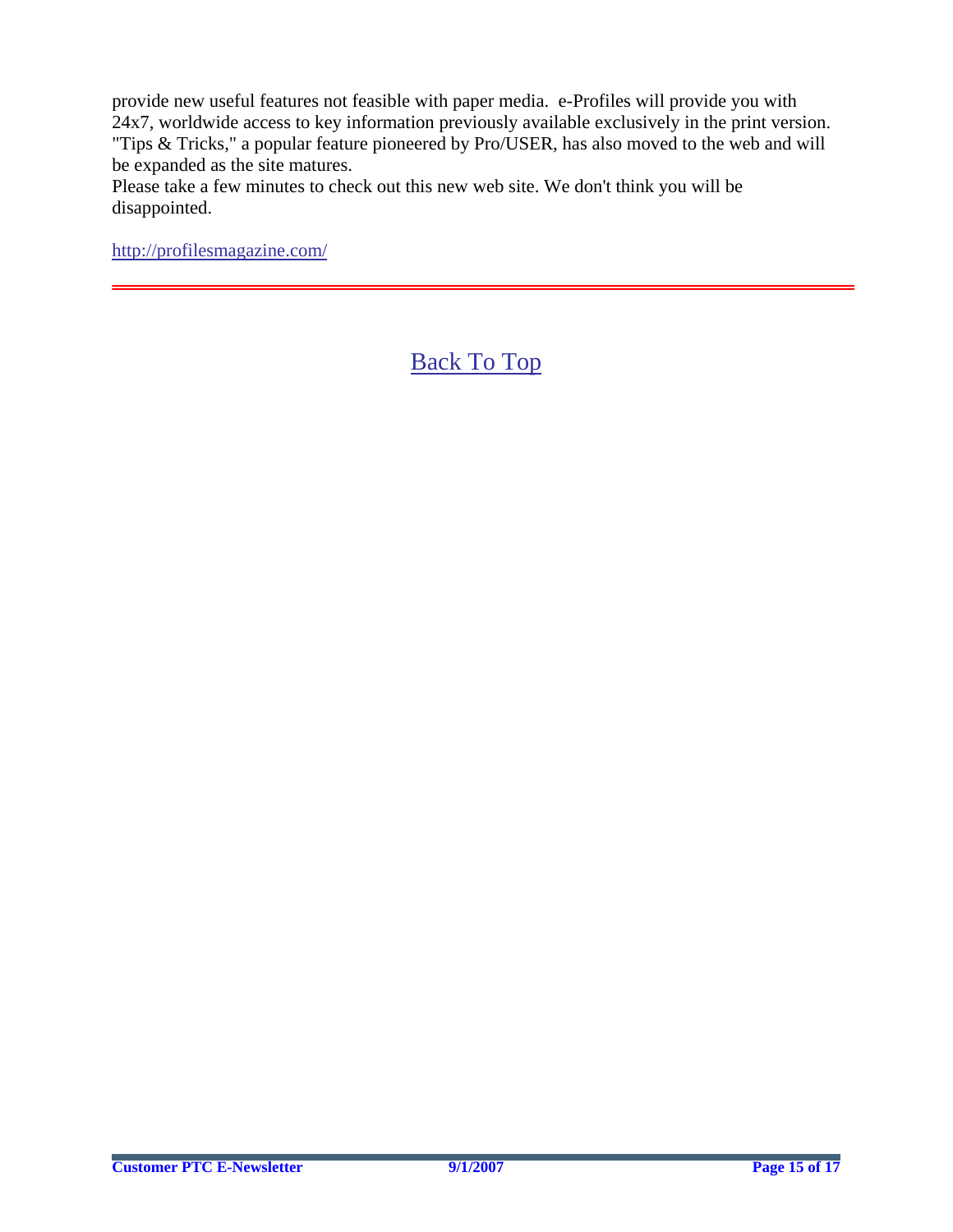# **Upcoming Events & Training Class Schedules**

<span id="page-15-0"></span>

| Upcoming, 2007      | Your local Pro/Engineer User Groups<br>http://www.ptcuser.org/rugs/   |
|---------------------|-----------------------------------------------------------------------|
| June $1 - 4$ , 2008 | Long Beach, CA USA<br>PTC/USER World Event<br>http://www.ptcuser.org/ |

#### Events

Our seminars and conferences seek to provide you with relevant information regarding product development trends in your industry as well as innovative software learning experiences. Think of them as a constructive day off where you can share experiences and swap ideas with your peers.

If you can't manage to get away, we'll bring it to you. Check back often for regularly scheduled live webcast events.

### [You're Invited to Attend…](http://www.ptc.com/company/news/events/index.htm)

Please visit the [PTC Education Services](http://www.ptc.com/services/edserv/) website for the latest training information including course descriptions, schedules, locations, and pricing.

• Attend a course at any PTC Center and receive a free copy of Pro/ENGINEER Wildfire Student Edition!

<http://www.ptc.com/services/edserv/index.htm>

#### Live Instructor-Lead Virtual PTC Training Courses

Virtual Classrooms provide interactive learning with a trained PTC instructor in convenient and manageable sessions that last approximately 4 hours over a series of days. It's easy to join a class right from your desk using a phone or voice-over IP technology.

Sessions are performed just like a traditional ILT (including interactive exercises where you and the instructor can work on lab exercises together) and feature some of our most popular ILT courses. These sessions cover the exact same material as the traditional ILT in-center courses. Also look for some of our most frequently requested mini-topics delivered in the same format that are only an hour - two hours in duration.

If you have any questions about these sessions or would like to see getting other courses, not on this list, on the schedule please feel free to contact me for more details. They are a great way to bring training to you without you having to worry about location or being out from work for long stretches.